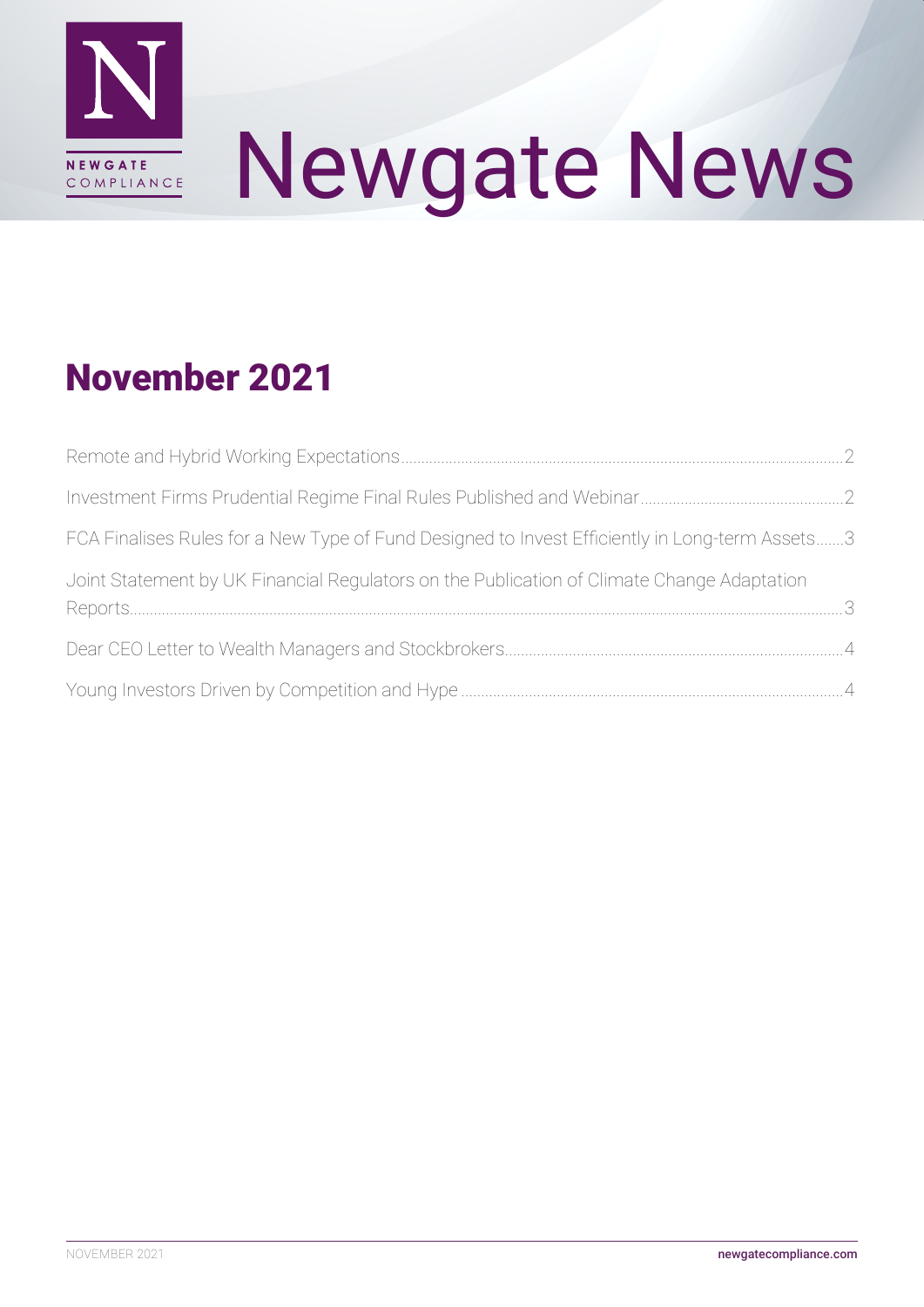<span id="page-1-0"></span>

## Remote and Hybrid Working Expectations

On the 11<sup>th</sup> October the FCA released its expectations of firms who have moved to remote or hybrid models of work, so that they can continue to meet their regulatory responsibilities. The FCA wants to ensure firms are able to prove that the lack of a centralised location or remote working will not damage the integrity of the market, increase the risk of financial crime, or reduce competition, amongst other concerns.

Firms must also prove that there is appropriate governance and oversight by senior managers under the Senior Managers regime, that they have considered any data, cyber and security risks, particularly as staff may transport confidential material and laptops more frequently in a hybrid arrangement, and that it can meet and continue to meet any specific regulatory requirements, such as call recordings, order and trade surveillance, and consumers being able to access services.

The FCA also noted it should be able to access firms' sites, records, and employees, and has powers to visit any location where work is performed, and business is carried out and employees are based (including residential addresses) for any regulatory purposes. In addition, firms must notify the FCA of any material changes to how a firm intends to operate.

Read Newgate's discussion note [here](http://newgatecompliance.com/downloader/NTdlMzEyNzViOTUwMjYyNWJkN2NkNTYxNDI2ZWZkNTimKaZppr5aWvVWp2s7Lv5MWmgrbEdOcDlMazdNcDB3Uko4WElLRlVNU3FTeElJZ3Q2NHo0OFdXMGRHMVdvRFRmeVBWOU5PR0Y0WFBJUWZ3ZQ).

Newgate advice: Newgate can assist your firm in updating its policies, procedures, and monitoring, to consider the risks posed by remote and hybrid working. Firms should notify employees that the FCA can carry out visits at home addresses where regulatory business is carried out. Please contact your Newgate consultant if you are unsure if your firm's remote working arrangements are suitable.

#### ■ [Read more](https://www.fca.org.uk/firms/remote-hybrid-working-expectations)

## Investment Firms Prudential Regime Final Rules Published and Webinar

On the 22<sup>nd</sup> October 2021 the FCA published its final rules on the new Investment Firms Prudential Regime. The FCA also published guidance and templates on remuneration policies and practices applicable under the new regime. The FCA will be contacting firms in autumn via a survey to gather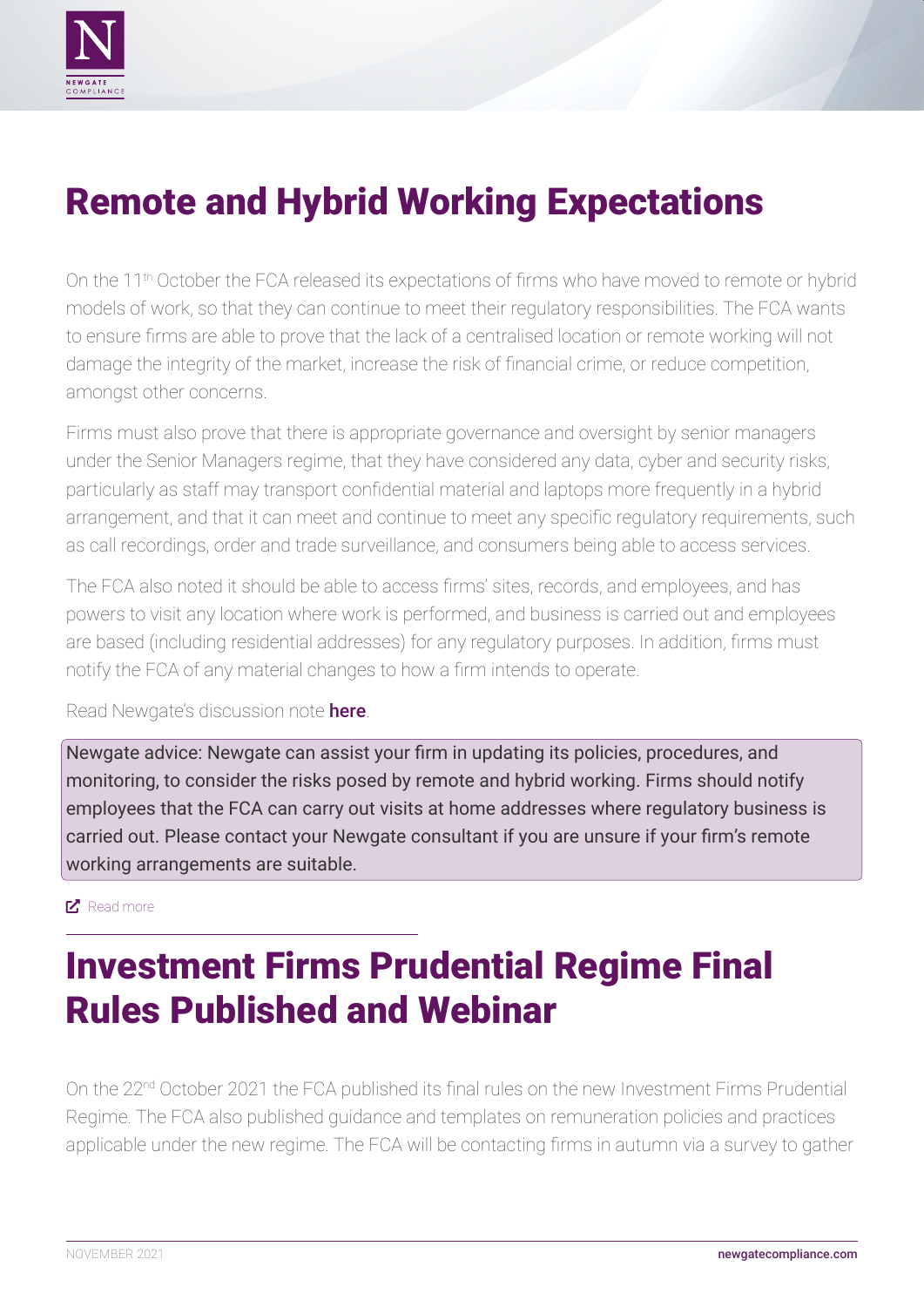<span id="page-2-0"></span>

information on the firm's preparedness on the new regime.

The FCA will be holding IFPR webinars for firms on 30 November along with a Q&A session. Firms can register for this webinar here: <https://www.fca.org.uk/events>.

Newgate's advice: The IFPR represents a major change for FCA investment firms, and it is critical that you prepare for the new regime which comes into force on 1 January 2022. If you haven't yet done so, book an IFPR Readiness Assessment with Newgate today, to see how the regime impacts you.

**E**<sup>z</sup> [Read more](https://www.fca.org.uk/news/news-stories/investment-firms-prudential-regime-final-rules-published)

## FCA Finalises Rules for a New Type of Fund Designed to Invest Efficiently in Long-term Assets

The FCA has announced that it will be supporting proposals for the creation of a new a Long-Term Asset Fund (LTAF) regime. An LTAF will be a new type of open-ended authorised investment fund which will help support investment in assets such as venture capital, private equity, private debt, real estate and infrastructure. The FCA note that investment in these assets has the potential to generate superior returns for investors, including those saving for retirement in defined contribution pension schemes. Currently, some investors are unable, or unwilling, to invest in these assets, even if they could meet their investment goals.

At first, the funds will be available to Professional Investors only, but the FCA will be consulting next year on widening the distribution of the LTAF to certain retail investors.

#### ȧ [Read more](https://www.fca.org.uk/news/press-releases/fca-finalises-rules-new-type-fund-designed-invest-efficiently-long-term-assets)

## Joint Statement by UK Financial Regulators on the Publication of Climate Change Adaptation Reports

On the 28<sup>th</sup> October, the Financial Conduct Authority, **[Prudential Regulation Authority](https://www.bankofengland.co.uk/prudential-regulation)**, **The**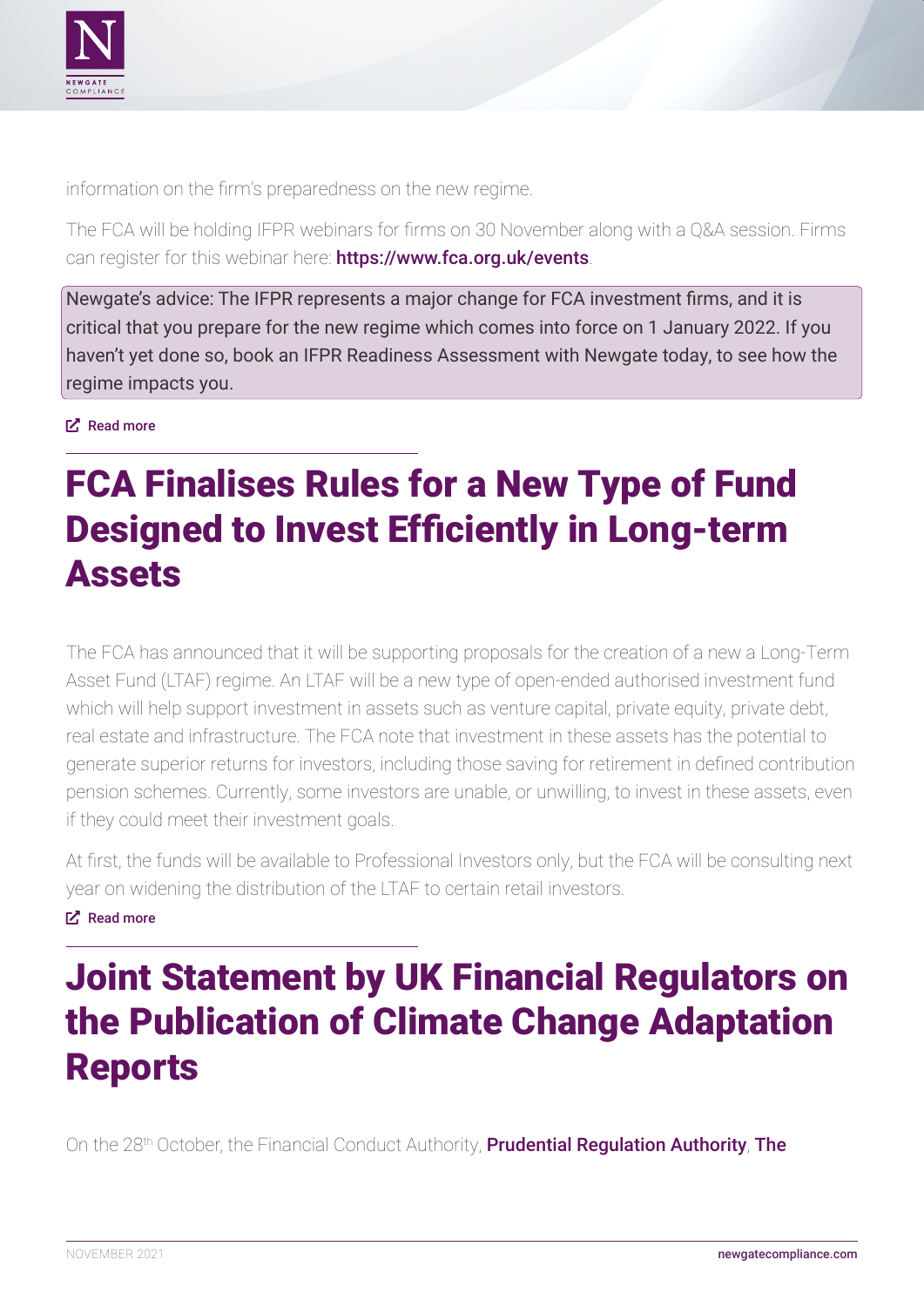<span id="page-3-0"></span>

[Pensions Regulator](https://www.thepensionsregulator.gov.uk/) and the [Financial Reporting Council](https://www.frc.org.uk/) published a joint statement setting out how climate change affects their respective responsibilities and the actions they taking in response to it.

The FCA have also published a **[Climate Change Adaptation Report](https://www.fca.org.uk/publication/corporate/fca-climate-change-adaptation-report.pdf)** setting out its strategic approach to climate change, including the transition to a net zero economy by 2050. The report outlines:

- The FCA's ESG strategy and how it is evolving;
- The climate-related risks that financial services firms are exposed to, including insurance underwriting risk, credit risk, financial market risk and operational risk;
- How firms are addressing and adapting to these climate-related risks and opportunities;
- How firms and listed companies are planning to transition to net zero.

Newgate's advice: Newgate will keep you informed as the FCA's ESG strategy evolves.

#### **LX**: [Read more](https://www.fca.org.uk/news/statements/joint-statement-fca-pra-tpr-frc-climate-change-adaptation-reports)

## Dear CEO Letter to Wealth Managers and **Stockbrokers**

On the 16th September, the Financial Conduct Authority (FCA) issued a 'Dear CEO' letter to regulated firms in the wealth management and stockbroking sectors. In the letter, the FCA touched on its objectives for firms working in this sector. In particular, the FCA wants to ensure firms are not facilitating scams or market abuse, are able to orderly wind down with adequate systems and controls to mitigate losses to clients in the event of failure, and clients are aware of and notified of all costs and charges associated with the provision of investment services.

Read Newgate's full summary [here](http://newgatecompliance.com/downloader/YjI0NDI5MjIxYTRiMjAyMmMxOGY4NzU0ZDIxODBlOTM6Fz-nv9DS-CU0jSfKy4rQcitzZW1sRHFKL29aR2pKZk1LQ0ROVytGRmN1RENDZ09mZmpRRDI1V1BtcVppZjFPcmtIbFhXRnFLcWVvMVhjYQ).

#### ȧ [Read more](https://www.fca.org.uk/publication/correspondence/portfolio-letter-wealth-management.pdf)

# Young Investors Driven by Competition and **Hype**

The FCA have launched a new campaign called InvestSmart aimed at helping consumers to